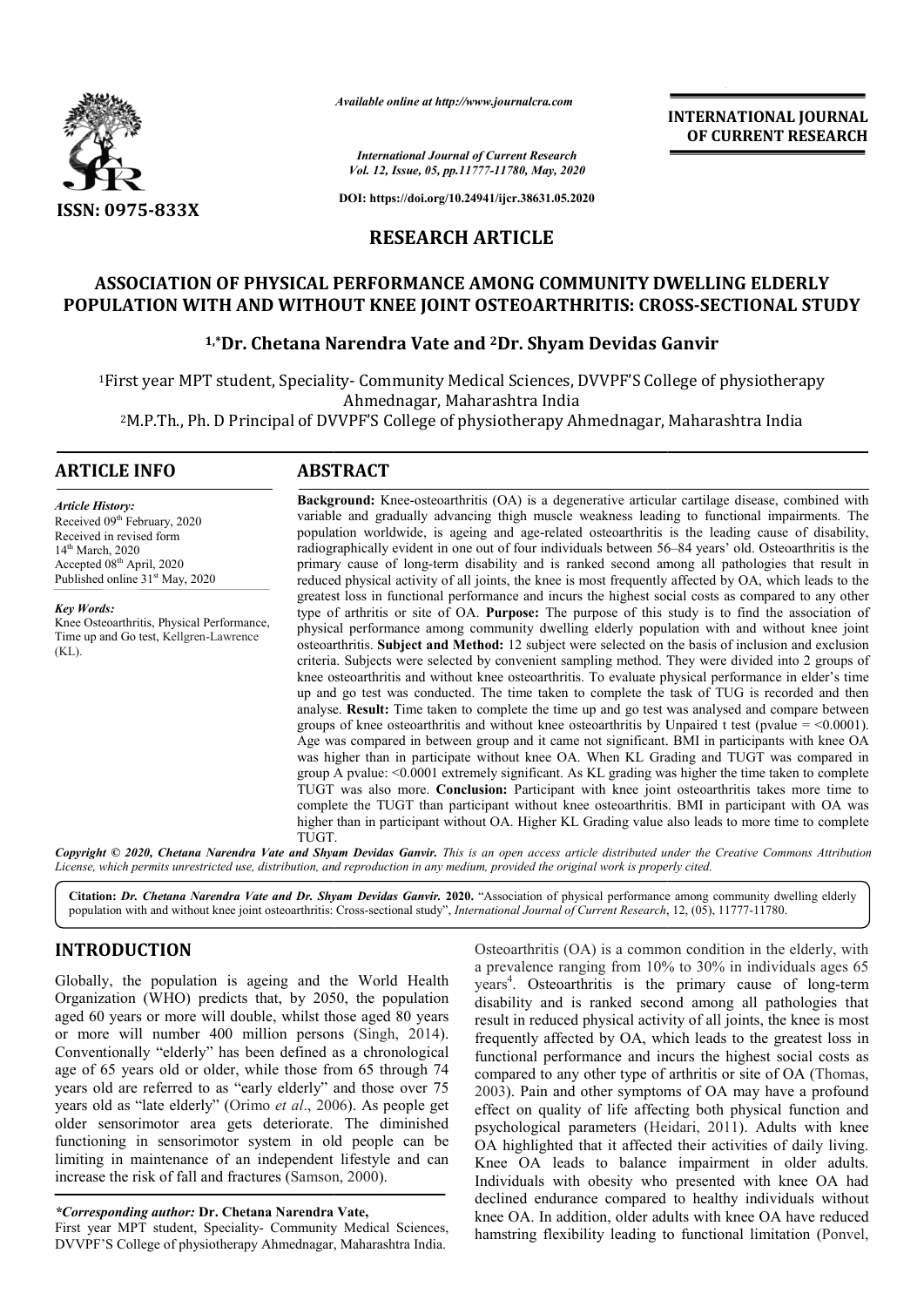2019). Worsening knee symptoms and physical inactivity form a cycle leading to reduced physical function and interference with activities of daily living (Davison, 2016). There is no awareness among the community dwelling elders about the knee joint pathology and the consequences of same on physical activity. Hence there are many study which has been carried on individually physical performance among knee joint osteoarthritis in elderly population. But none of the studies have been carried out to compare physical performance in patient with and without knee joint osteoarthritis. So this study is being carried out to know the relationship between physical performance in community dwelling elderly population with or without osteoarthritis. So the objective of the study will be, to find out the association of physical performance in community dweller's elders with knee joint osteoarthritis.

## **MATERIALS**

**Study design:** Cross-sectional Study

**Study setting:** Senior Citizen Club, Old Age Home

**Study population:** Patient Aged 60 and more, Patient with and without knee joint osteoarthritis

**Study material:** Arm Chair**,** Measuring tape**,** Pen**,** Paper**,** Cones**,** Weighing machine, Stadiometer

### **Sample size:** 12

**Procedure:** Samples are recruited according to convenient sampling method from senior citizen clubs and old age home care hospital Physiotherapy Outpatient Department. Ethical Committee approval was taken from Institutional Ethical committee of DVVPF's college of physiotherapy, Ahmednagar. Consent was taken from the participant and they were selected according to inclusion and exclusion criteria. All baseline characteristics were taken. Participants were assessed and then included in the study. Time up and go test (TUG) was explained to the patient and conducted. Data was collected and analyzed.

### **Time up and go test (TUG) procedure (Shumway-Cook, 2009):**

- Begin the test with the subject sitting correctly (hips all of the way to the back of the seat) in a chair with arm rests. The chair should be stable and positioned such that it will not move when the subject moves from sit to stand. The subject is allowed to use the arm rests during the sit – stand and stand – sit movements.
- Place a piece of tape or other marker on the floor 3 meters away from the chair so that it is easily seen by the subject.
- Instructions: "On the word GO you will stand up, walk to the line on the floor, turn around and walk back to the chair and sit down. Walk at your regular pace.
- Start timing on the word "GO" and stop timing when the subject is seated again correctly in the chair with their back resting on the back of the chair.
- The subject wears their regular footwear, may use any gait aid that they normally use during ambulation, but may not
- be assisted by another person. There is no time limit. They may stop and rest (but not sit down) if they need to.
- Normal healthy elderly usually completes the task in ten seconds or less. Very frail or weak elderly with poor mobility may take 2 minutes or more.
- The subject should be given a practice trial that is not timed before testing.

# **RESULTS**

Analysis was performed on Graph Pad In Stat Version 3.10, 32 bit for Windows. Analysis was performed on 12 sample with and without knee joint osteoarthritis. The mean and  $\pm$  SD for age was  $64.66 \pm 5.04$  and  $69.16 \pm 7.19$  with and without knee joint osteoarthritis respectively. Baseline BMI mean  $\pm$  SD was  $27.51 \pm 2.84$  and  $22.29 \pm 2.23$  with and without knee joint osteoarthritis respectively. P value for BMI was 0.0014 was is considered significant (Table 1). Time taken to complete the TUG test Mean  $\pm$  SD in elderly with knee joint osteoarthritis was  $15.94 \pm 1.94$  and without knee joint osteoarthritis was  $10.79 \pm 1.52$ . The Pvalue for TUG test was <0.0001 which is extremely significant. With knee osteoarthritis the elderly required more duration to complete TUG test than without knee joint osteoarthritis, shown in Table 2 and Graph 1. As the KL Grading of knee joint osteoarthritis and age increases the duration to complete the TUG test also increases Graph 2 and 3.

**Table 1. Baseline Characteristics**

|            | With<br>Osteoarthritis | Without<br>Osteoarthritis |        |
|------------|------------------------|---------------------------|--------|
|            | mean SD                | mean SD                   | Pvalue |
| AGE        | $64.66 \pm 5.04$       | $69.16 \pm 7.19$          | 0.1636 |
| <b>BMI</b> | $27.51 \pm 2.84$       | $22.29 \pm 2.23$          | 0.0014 |
| KL Grading | $2.66 \pm 0.51$        |                           |        |

**Table 2: TUGT Comparison with Knee osteoarthritis and without Knee Osteoarthritis**

|            | With Osteoarthritis | Without<br>Osteoarthritis |               |
|------------|---------------------|---------------------------|---------------|
|            | mean SD             | mean SD                   | Pvalue        |
| time taken | $15.94 \pm 1.39$    | $10.79 \pm 1.52$          | ${}_{0.0001}$ |



**Table 2. TUGT Comparison with Knee osteoarthritis and without Knee Osteoarthritis**

### **DISCUSSION**

The present study suggested that elderly with knee joint osteoarthritis too longer duration to complete the TUGT and the elderly with knee osteoarthritis also had high BMI as compared to the elderly without knee joint osteoarthritis.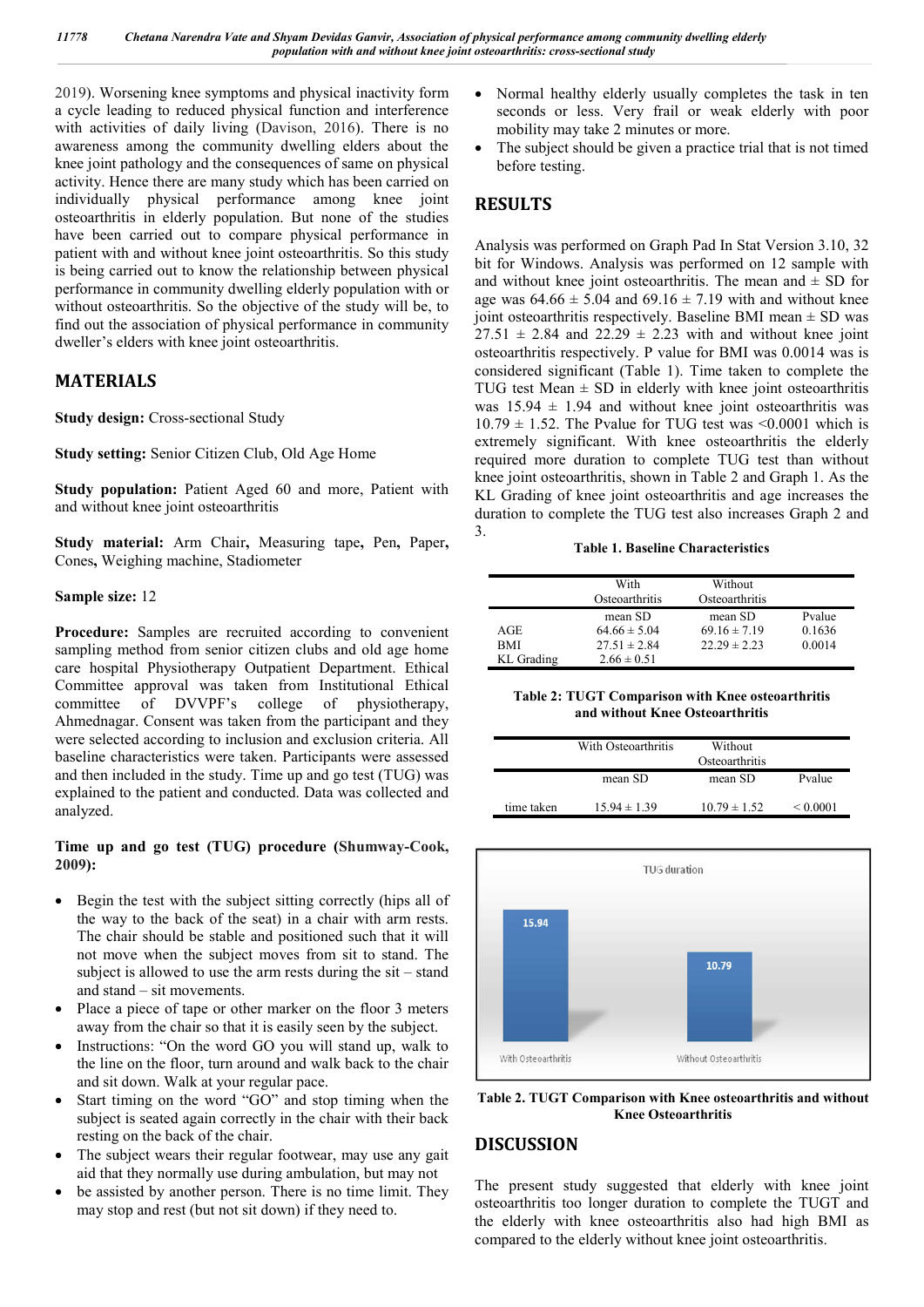

**Graph 2: TUGT v/s KL Grading**



**Graph 3. TUGT v/s Age**

Hop C. Davis *et al*. (2019) also did the study to know the association between BMI and physical performance in participants with knee joint osteoarthritis. In their study they said that, that BMI is not the predisposing factor of radiographic knee osteoarthritis but radio graphic knee osteoarthritis is the predisposing factor of high BMI. As the said that in radiographic knee osteoarthritis the person will have pain and he or she will avoid the physical activity and this could lead to increase in adipose tissue in body. This is the reason that in our present study the elderly with OA had high BMI and low physical performance (Davis, 2019). The present study suggest that the participants with knee osteoarthritis took longer duration to complete time up and go test than the participants without knee osteoarthritis. Tetsuyo Amano et.al quantified the walking ability in 621 Japanese elderly with knee joint osteoarthritis. The present study is consistent with this study. As they quantified the walking ability with 5Mwt and TUG and in their study also according to age and severity according to OA KL Grading the duration increase (Amano *et al*., 2018). Pavapriya Ponvel *et al*. compared physical performance between older adults fallers with and without knee osteoarthritis in 33 participants. In their study also the TUG duration in fallers with knee osteoarthritis was more than without knee osteoarthritis (Ponvel *et al*., 2009).

### **Limitation**

- Sample size was too small.
- BMI and the TUGT performance was not evaluated.
- KL Grading distribution and the TUGT performance according to different grades of KL was not done.

### **Future Scope**

- Bigger sample size can be taken
- BMI and TUGT performance can be compared and analyzed

 TUGT performance according to different KL Grading can be compared and analyzed

**Funding Source:** No funding source was give

**Conflicts of Interest:** There were no conflicts of interest

#### **Conclusion**

Participant with knee joint osteoarthritis takes more time to complete the TUGT than participant without knee osteoarthritis. BMI in participant with OA was higher than in participant without OA. Higher KL Grading value also leads to more time to complete TUGT.

### **List of Abbreviation**

KL Grading- Kellgren-Lawrence Grading Knee OA- Knee Osteoarthritis TUGT- Time Up and Go Test

## **REFERENCES**

- Amano T, Tanaka S, Ito H, Morikawa S, Uchida S. 2018. Quantifying walking ability in Japanese patients with knee osteoarthritis: Standard values derived from a multicenter study. *Journal of Orthopaedic Science*. Nov 1;23(6):1027- 31.
- Batsis JA, Zbehlik AJ, Pidgeon D, Bartels SJ. 2015. Dynapenic obesity and the effect on long-term physical function and quality of life: data from the osteoarthritis initiative. *BMC geriatrics*. Dec;15(1):118.
- Bette R. Bonder, Vanina Dal Bello-Has. Functional performance in older adults. Third Edition.
- Davis HC, Blue MN, Hirsch KR, Luc-Harkey BA, Anderson KC, Smith-Ryan AE, Pietrosimone B. 2019. Body Composition Is Associated With Physical Performance in Individuals With Knee Osteoarthritis. Journal of clinical rheumatology: practical reports on rheumatic & musculoskeletal diseases.
- Davison MJ, Ioannidis G, Maly MR, Adachi JD, Beattie KA. 2016. Intermittent and constant pain and physical function or performance in men and women with knee osteoarthritis: data from the osteoarthritis initiative. *Clinical rheumatology*. Feb 1;35(2):371-9.
- Heidari B. 2011. Knee osteoarthritis prevalence, risk factors, pathogenesis and features: Part I. Caspian journal of internal medicine. 2(2):205.
- Orimo H, Ito H, Suzuki T, Araki A, Hosoi T, Sawabe M. 2006. Reviewing the definition of "elderly". Geriatrics & gerontology international. Sep;6(3):149-58.
- Osaki M, Tomita M, Abe Y, Ye Z, Honda S, Yoshida S, Shindo H, Aoyagi K. 2012. Physical performance and knee osteoarthritis among community-dwelling women in Japan: the Hizen-Oshima Study, cross-sectional study. *Rheumatology international.* Aug 1;32(8):2245-9.
- Ponvel P, Singh DK, Shan SM, Kamsan SS, Ahmad MA. 2019. Comparison of Physical Performance between Older Adult Fallers with and without Knee Osteoarthritis. Jurnal Sains Kesihatan Malaysia (Malaysian Journal of Health Sciences). Jun 27;17(2).
- Samson MM, Meeuwsen IB, Crowe A, Dessens JA, Duursma SA, Verhaar HJ. 2000. Relationships between physical performance measures, age, height and body weight in healthy adults. Age and ageing. May 1;29(3):235-42.